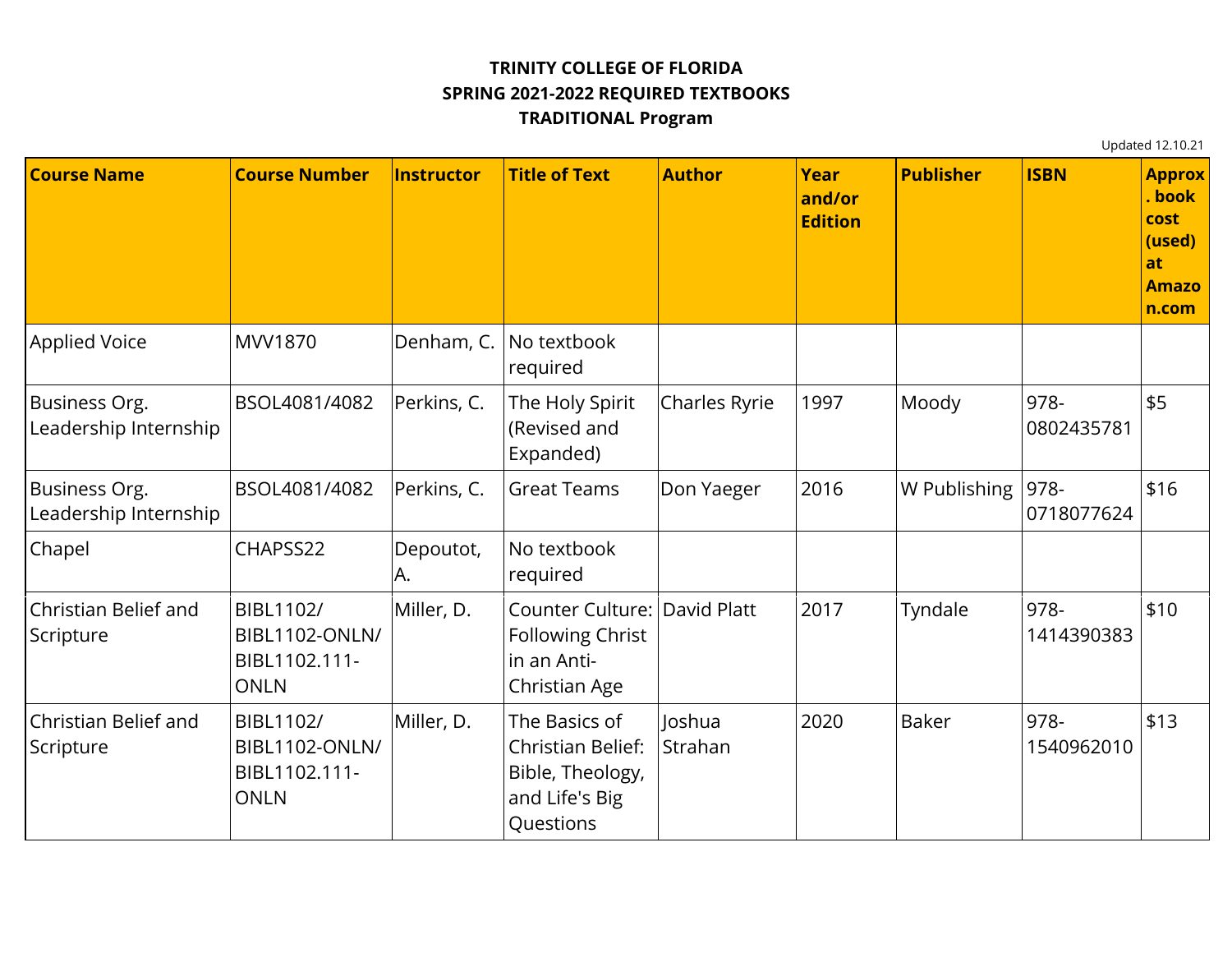| Christian Leadership                               | GNMN4301/<br>GNMN4301-<br><b>ONLN</b> | Best, S.    | Spiritual<br>Leadership                                                                                             | Oswald<br>Sanders  | 1994 | Moody                        | 978-<br>0802482273 | \$10 |
|----------------------------------------------------|---------------------------------------|-------------|---------------------------------------------------------------------------------------------------------------------|--------------------|------|------------------------------|--------------------|------|
| Christian Leadership                               | GNMN4301/<br>GNMN4301-<br><b>ONLN</b> | Best, S.    | The Conviction<br>to Lead                                                                                           | Albert Mohler      | 2014 | Bethany<br>House             | 978-<br>0764211256 | \$10 |
| Christian Leadership                               | GNMN4301/<br>GNMN4301-<br><b>ONLN</b> | Best, S.    | lesus on<br>Leadership                                                                                              | C. Gene Wilkes     | 1998 | Wheaton:<br>Tyndale<br>House | 978-<br>0842318631 | \$10 |
| Concepts & Theories<br>of Managerial<br>Leadership | LDR4104-ONLN                          | Perkins, C. | Margin:<br>Restoring<br>Emotional,<br>Physical,<br>Financial, and<br><b>Time Reserves</b><br>to Overloaded<br>Lives | Richard<br>Swenson | 2004 | <b>NavPress</b>              | 978-<br>1576836828 | \$10 |
| Concepts & Theories<br>of Managerial<br>Leadership | LDR4104-ONLN                          | Perkins, C. | Rhinoceros<br><b>Success</b>                                                                                        | Scott<br>Alexander | 2011 | Ramsey<br>Press              | 978-<br>1937077150 | \$10 |
| Concepts & Theories<br>of Managerial<br>Leadership | LDR4104-ONLN                          | Perkins, C. | Business by the<br><b>Book</b>                                                                                      | Larry Burkett      | 1998 | Nelson                       | 978-<br>0785287971 | \$13 |
| Concepts & Theories<br>of Managerial<br>Leadership | LDR4104-ONLN                          | Perkins, C. | Start with Why                                                                                                      | Simon Sinek        | 2014 | Penguin                      | 978-<br>1591846444 | \$15 |
| Concepts & Theories<br>of Managerial<br>Leadership | LDR4104-ONLN                          | Perkins, C. | EntreLeadership   Dave Ramsey                                                                                       |                    | 2014 | Howard                       | 978-<br>1451617856 | \$14 |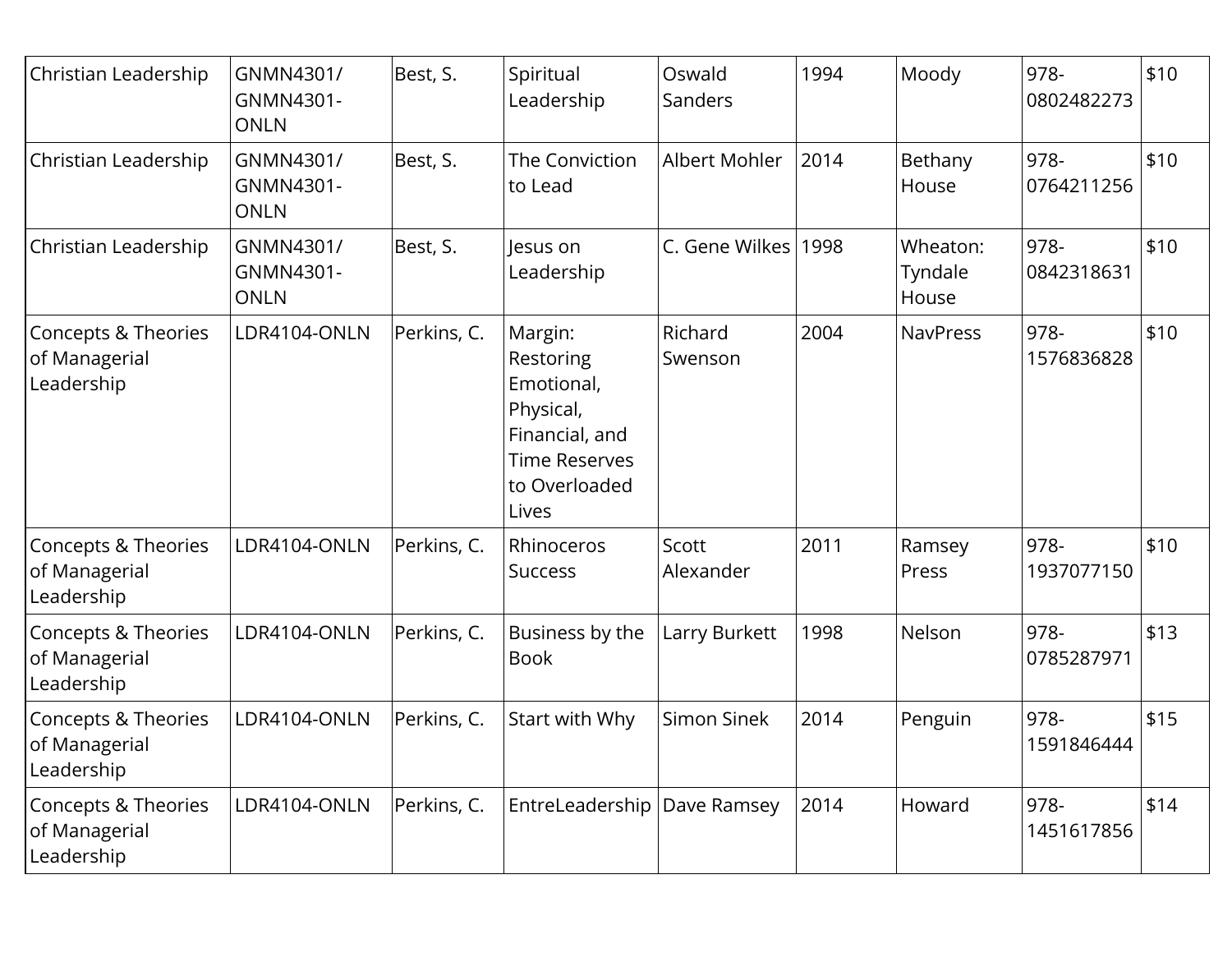| Concepts & Theories<br>of Managerial<br>Leadership     | LDR4104-ONLN                         | Perkins, C. | Strengthening<br>the Soul of Your<br>Leadership                                                   | <b>Ruth Haley</b><br><b>Barton</b> | 2008                                     | <b>IVP Books</b>    | 978-<br>0830846450 | \$15 |
|--------------------------------------------------------|--------------------------------------|-------------|---------------------------------------------------------------------------------------------------|------------------------------------|------------------------------------------|---------------------|--------------------|------|
| Concepts & Theories<br>of Managerial<br>Leadership     | LDR4104-ONLN                         | Perkins, C. | The Advantage                                                                                     | Patrick<br>Lencioni                | 2012                                     | Jossey-Bass         | 978-<br>0470941522 | \$14 |
| Concepts & Theories<br>of Managerial<br>Leadership     | LDR4104-ONLN                         | Perkins, C. | Leadership and<br>Self Deception                                                                  | Arbinger<br>Institute              | 2018                                     | Barrett-<br>Koehler | 978-<br>1576759776 | \$20 |
| Counseling Internship                                  | COUN3081/3082<br>COUN4081/4082       | Rewald, L.  | The Ragamuffin<br>Gospel: Good<br>News for the<br>Bedraggled,<br>Beat-Up, and<br><b>Burnt Out</b> | Brennan<br>Manning                 | 2005                                     | Multnomah           | 978-<br>1590525029 | \$15 |
| C.S. Lewis: Apostle to<br>the Skeptic                  | THEO3303/<br>THEO3303-ONLN T.        | Woodward,   | <b>Miracles</b>                                                                                   | C. S. Lewis                        | Any<br>published<br>after 1960           | HarperOne           | 978-<br>0060653019 | \$8  |
| C.S. Lewis: Apostle to<br>the Skeptic                  | THEO3303/<br>THEO3303-ONLN T.        | Woodward,   | Perelandra                                                                                        | C. S. Lewis                        | Any<br>Edition                           | Scribner            | 978-<br>0743234917 | \$8  |
| C.S. Lewis: Apostle to<br>the Skeptic                  | THEO3303/<br><b>THEO3303-ONLN T.</b> | Woodward,   | The Problem of<br>Pain                                                                            | C. S. Lewis                        | Any<br>Edition                           | HarperOne           | 978-<br>0060652968 | \$8  |
| C.S. Lewis: Apostle to<br>the Skeptic                  | THEO3303/<br>THEO3303-ONLN T.        | Woodward,   | Mere<br>Christianity                                                                              | C. S. Lewis                        | Revised<br>Enlarged<br>edition<br>(2015) | HarperOne           | 978-<br>0060652920 | \$8  |
| Daniel & Revelation:<br><b>Exegesis &amp; Theology</b> | BIBL4303/<br>BIBL4303-ONLN           | DeRosse, A. | Understanding<br><b>End Times</b><br>Prophecy: A                                                  | Paul N.<br>Benware                 | May 1,<br>2006/<br>Revised &             | Moody<br>Publishers | 978-<br>0802490797 | \$10 |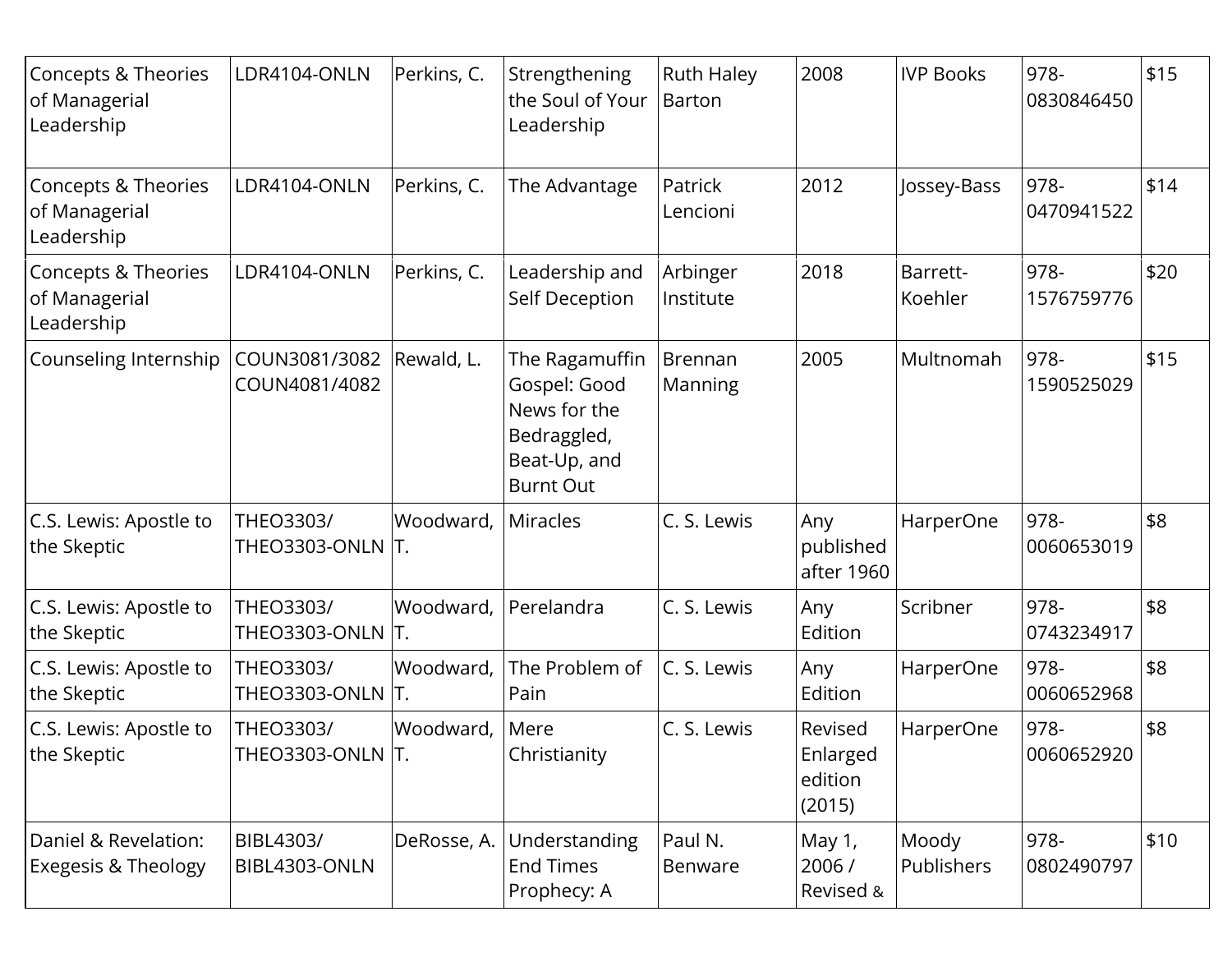|                                                               |                            |                  | Comprehensive<br>Approach                                                              |                                      | enlarged<br>edition |                                            |                    |      |
|---------------------------------------------------------------|----------------------------|------------------|----------------------------------------------------------------------------------------|--------------------------------------|---------------------|--------------------------------------------|--------------------|------|
| Daniel & Revelation:<br><b>Exegesis &amp; Theology</b>        | BIBL4303/<br>BIBL4303-ONLN | DeRosse, A.      | The Revelation<br>of Jesus Christ                                                      | John F.<br>Walvoord                  | March 1,<br>1989    | Moody<br>Publishers                        | 978-<br>0802473097 | \$8  |
| Daniel & Revelation:<br><b>Exegesis &amp; Theology</b>        | BIBL4303/<br>BIBL4303-ONLN | DeRosse, A.      | Daniel (New<br>American<br>Commentary)                                                 | Stephen R.<br>Miller                 | August<br>31, 1994  | Broadman &<br>Holman<br>Reference          | 978-<br>0805401189 | \$10 |
| Darwinism &<br>Intelligent Design                             | ISC1502/<br>ISC1502-ONLN   | Woodward,<br>IT. | Darwin's House<br>of Cards                                                             | Thomas<br><b>Bethell</b>             | 2016                | Discovery<br>Institute<br>Press            | 978-<br>1936599417 | \$12 |
| Developmental<br>Psychology                                   | DEP2004/<br>DEP2004-ONLN   | Rewald, L.       | The Discerning<br>Heart: The<br>Developmental<br>Psychology of<br>Robert Keagan        | Phillip M.<br>Lewis                  | 2018                | Independentl 978-<br>y published           | 1520760186         | \$15 |
| Developmental<br>Psychology                                   | DEP2004/<br>DEP2004-ONLN   | Rewald, L.       | Understanding<br>Human<br>Development                                                  | Grace J. Craig<br>& Wendy L.<br>Dunn | 2013                | Pearson<br><b>Prentice Hall</b>            | 978-<br>0205233656 | \$25 |
| Diagnosis and<br>Remediation of<br><b>Reading Instruction</b> | <b>RED4519</b>             | Chauncey,<br>M.  | <b>Readers</b><br>Passages to<br>Accompany The<br><b>Critical Reading</b><br>Inventory | Mary DeKonty<br>Applegate            | 2nd<br>edition      | Pearson<br>Merrill<br><b>Prentice Hall</b> | 978-<br>0131589261 | \$15 |
| Diagnosis and<br>Remediation of<br>Reading Instruction        | <b>RED4519</b>             | Chauncey,<br>M.  | The Critical<br>Reading<br>Inventory                                                   | Mary DeKonty<br>Applegate            | 2nd<br>edition      | Pearson<br>Merrill<br><b>Prentice Hall</b> | 978-<br>0131589254 | \$12 |
| Field Experience<br>Internships                               | ELED3091                   | Chauncey,<br>M.  | No textbook<br>required                                                                |                                      |                     |                                            |                    |      |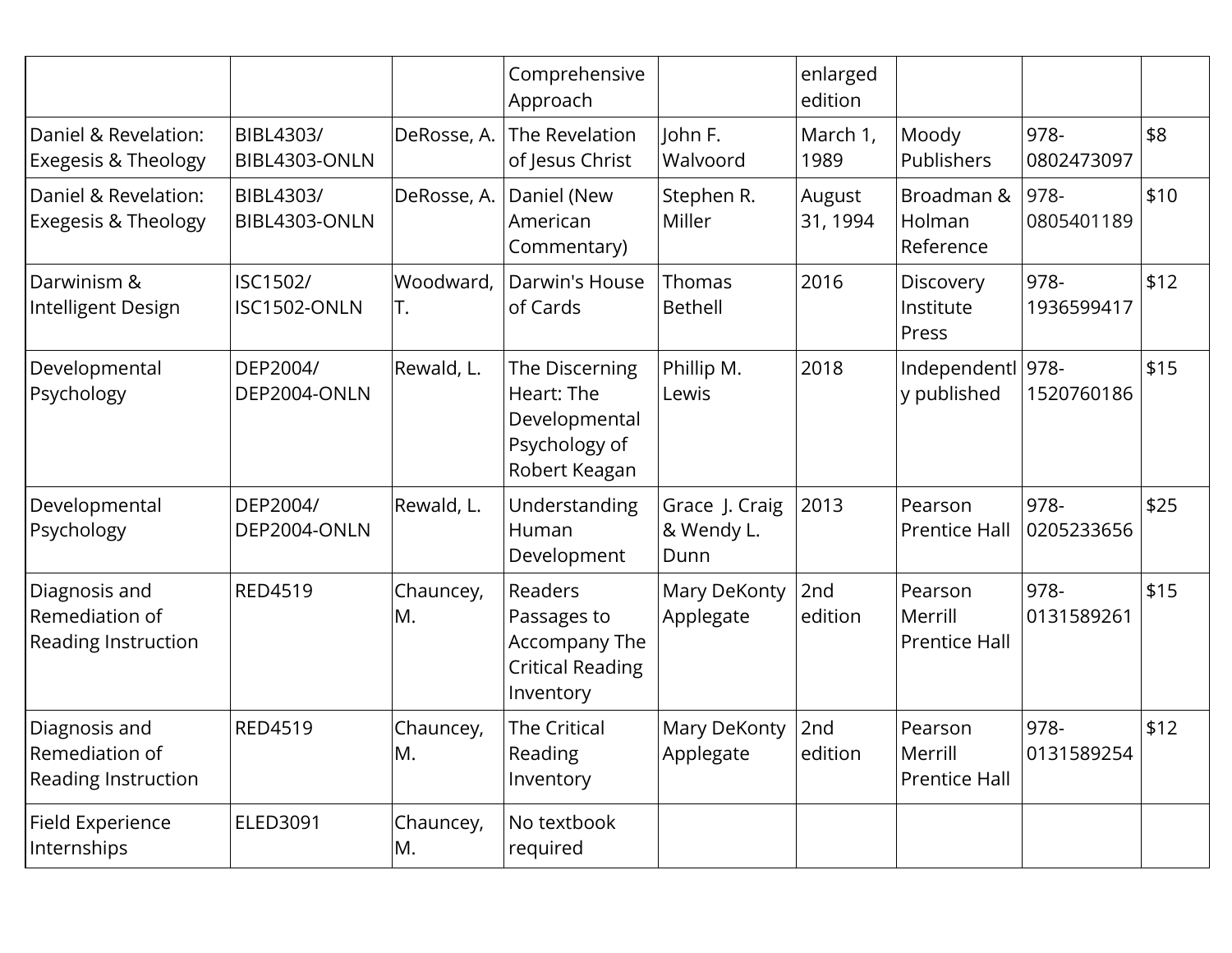| Foundations of the<br><b>Broader Christian</b><br>Theological Tradition:<br>Patristics | <b>THEO4342</b>                              | Miller, D.  | Christology of<br>the Later<br>Fathers, Icthus<br>Edition                           | <b>Edward Hardy</b>      | 1954 | Westminster        | 978-<br>0664241520 | \$10 |
|----------------------------------------------------------------------------------------|----------------------------------------------|-------------|-------------------------------------------------------------------------------------|--------------------------|------|--------------------|--------------------|------|
| Foundations of the<br><b>Broader Christian</b><br>Theological Tradition:<br>Patristics | <b>THEO4342</b>                              | Miller, D.  | A History of<br>Christian<br>Thought: In One<br>Volume                              | lusto L.<br>Gonzalez     | 2014 | Abingdon           | 978-<br>1426757778 | \$25 |
| Foundations of the<br><b>Broader Christian</b><br>Theological Tradition:<br>Patristics | <b>THEO4342</b>                              | Miller, D.  | The Augustine<br>Catechism: The<br>Enchiridion on<br>Faith Hope and<br>Charity      | St. Augustine            | 2008 | New City           | 978-<br>1565482982 | \$8  |
| Freshman<br>Composition I                                                              | ENC1101-ONLN                                 | Mallo, K.   | No textbook<br>required                                                             |                          |      |                    |                    |      |
| Freshman<br><b>Composition II</b>                                                      | <b>ENC1102/</b><br>ENC1102-ONLN              | Mallo, K.   | Literature &<br>Spirituality                                                        | Adu-Gyamfi &<br>Schmidt  | 2019 | Pearson<br>Longman | 978-<br>0205744886 | \$7  |
| <b>Fundamental Issues</b><br>in Worship                                                | WORS2302/<br>WORS2302_<br><b>ONLN</b>        | Rushing, K. | Calendar:<br>Christ's Time for<br>the Church                                        | Lawrence Hull<br>Stookey | 1996 | Abingdon<br>Press  | 978-<br>0687011360 | \$30 |
| Fundamental Issues<br>in Worship                                                       | WORS2302/<br>WORS2302_<br><b>ONLN</b>        | Rushing, K. | Exploring the<br>Worship<br>Spectrum                                                | Paul A. Basden 2004      |      | Zondervan          | 978-<br>0310247593 | \$25 |
| <b>Fundamental Issues</b><br>in Worship                                                | <b>WORS2302/</b><br>WORS2302_<br><b>ONLN</b> | Rushing, K. | Ancient-Future<br>Worship:<br>Proclaiming and<br><b>Enacting God's</b><br>Narrative | Webber,<br>Robert E.     | 2008 | <b>Baker Books</b> | 978-<br>0801066245 | \$30 |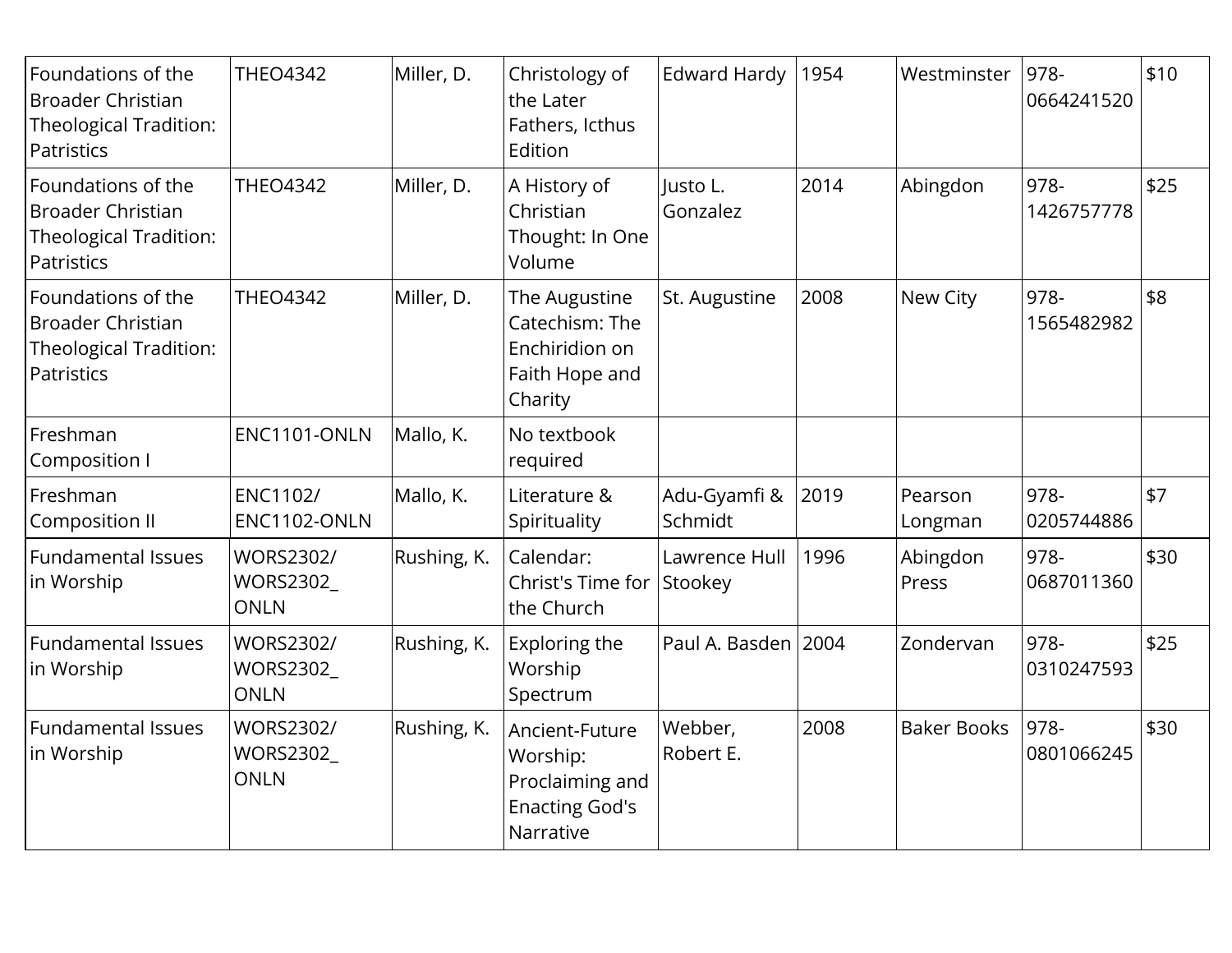| <b>Fundamental Issues</b><br>in Worship              | <b>WORS2302/</b><br>WORS2302_<br><b>ONLN</b> | Rushing, K.                    | The Wonder of<br>Worship: Why<br>We Worship the<br>Way We Do                                                                      | Keith Drury                                                      | 2002 | Wesleyan<br>Publishing<br>House                | 978-<br>0898272437 | \$25  |
|------------------------------------------------------|----------------------------------------------|--------------------------------|-----------------------------------------------------------------------------------------------------------------------------------|------------------------------------------------------------------|------|------------------------------------------------|--------------------|-------|
| General Psychology                                   | PSY1012/<br>PSY1012-ONLN                     | Rewald, L.                     | 50 Psychology<br>Classics: Your<br>shortcut to the<br>most important<br>ideas on the<br>mind,<br>personality, and<br>human nature | Thomas<br>Butler-<br>Bowdon                                      | 2017 | <b>Nicholas</b><br><b>Bealey</b><br>Publishing | 978-<br>185788674  | \$15  |
| General Psychology                                   | PSY1012/<br>PSY1012-ONLN                     | Rewald, L.                     | Psychology in<br>Everyday Life                                                                                                    | D. G. Myers &<br>Nathan C.<br>DeWall                             | 2019 | Worth<br>Publishers                            | 978-<br>1319133726 | \$45  |
| Intermediate<br>Leadership Conflict /<br>Negotiation | LDR3373/<br>LDR3373-ONLN                     | Boyce, C.                      | Canoeing the<br>Mountains:<br>Christian<br>Leadership in<br>Uncharted<br>Territory                                                | <b>Tod Bolsinger</b>                                             | 2015 | <b>IVP Books</b>                               | 978-<br>0830841264 | \$35  |
| Intermediate<br>Leadership Conflict /<br>Negotiation | LDR3373/<br>LDR3373-ONLN                     | Boyce, C.                      | Negotiation<br>Moving From<br>Conflict to<br>Agreement                                                                            | Kevin<br>Rockmann,<br>Claus A.<br>Langfred,<br>Matthew<br>Cronin | 2020 | SAGE<br>Publications                           | 978-<br>1544320441 | \$100 |
| Interpersonal<br>Communication                       | SPC1300/<br>SPC1300.111-<br><b>ONLN</b>      | Woodward,<br>T./Stamper,<br>K. | The Elevated<br>Communicator                                                                                                      | Maryanne<br>O'Brien                                              | 2021 | <b>Tiller Press</b>                            | 978-<br>1982154721 | \$20  |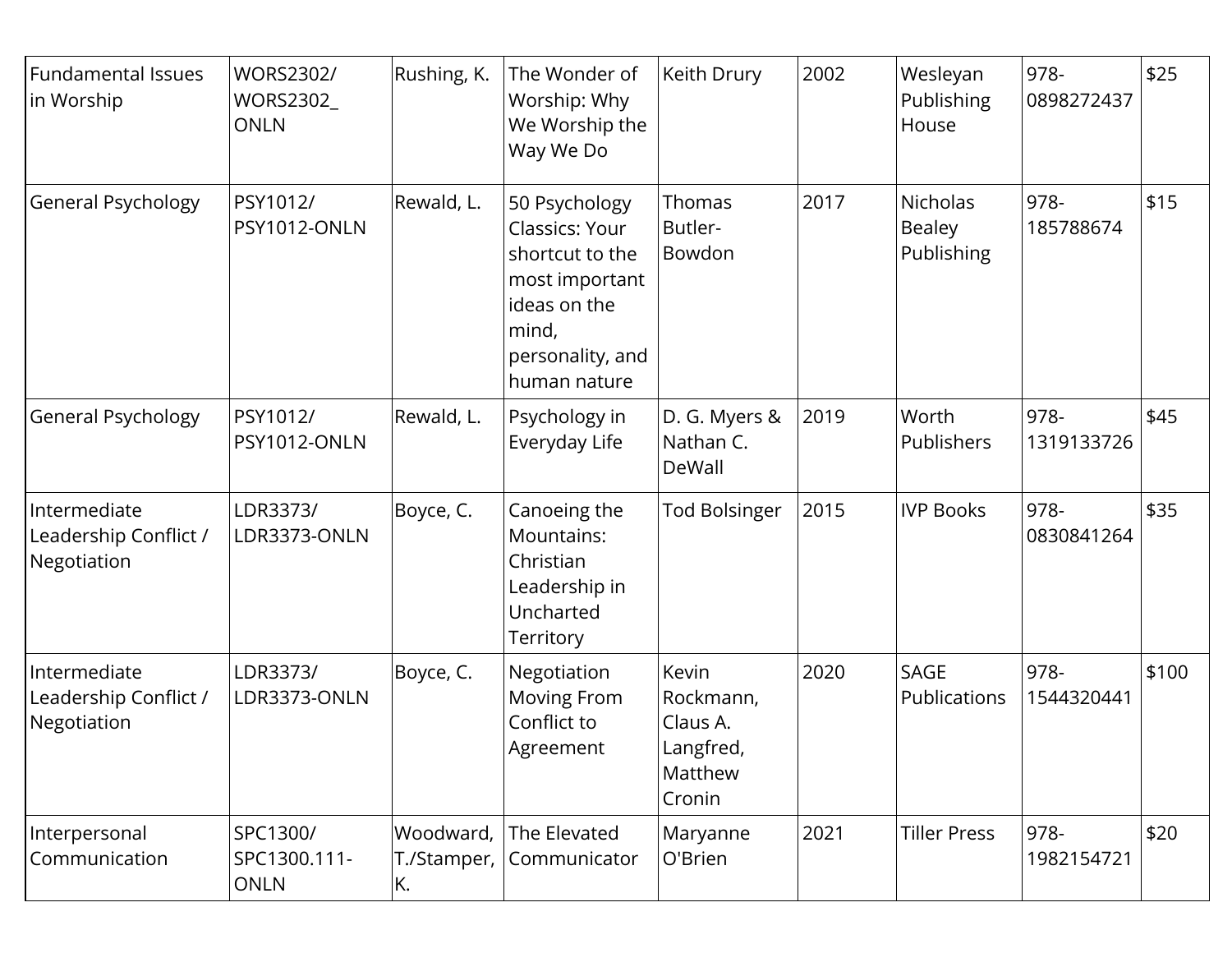| Interpersonal<br>Communication              | SPC1300/<br>SPC1300.111-<br><b>ONLN</b> | Woodward,<br>T./Stamper,<br>K. | Talking with<br>Strangers                          | Malcolm<br>Gladwell                                                                       | 2019                      | Little, Brown<br>& Co                 | 978-<br>0316478526 | \$16           |
|---------------------------------------------|-----------------------------------------|--------------------------------|----------------------------------------------------|-------------------------------------------------------------------------------------------|---------------------------|---------------------------------------|--------------------|----------------|
| <b>Marketing Research</b><br>and Strategy   | MAR3613/<br>MAR3613-ONLN                | Whitman,<br>M.                 | Marketing                                          | <b>William Pride</b><br>and O.C.<br>Ferrell                                               | 2020 /<br>20th<br>edition | Cengage                               | 978-<br>0357033791 | $$25-$<br>\$55 |
| Marriage & Family<br>Communication          | PCO1011-ONLN                            | Vega, L.                       | The Five Love<br>Languages                         | Gary Chapman   1995                                                                       |                           | Northfield<br>Publishing<br>Chicago   | 978-<br>0802412706 | \$10           |
| Marriage & Family<br>Communication          | PCO1011-ONLN                            | Vega, L.                       | The 6 Secrets of<br>a Lasting<br>Relationship      | Mark<br>Goulston,<br>M.D., with<br>Philip<br>Goldberg                                     | 2001                      | <b>Berkley</b><br>Publishing<br>Group | 978-<br>0399527395 | \$10           |
| Mathematics for<br>Liberal Arts I           | MGF1106-ONLN                            | Macaraeg,<br>P.                | Mathematical<br>Excursions                         | Richard<br>Auffman,<br>Joanne S.<br>Lockwood,<br>Richard D.<br>Nation, Daniel<br>K. Clegg | 4th<br>Edition            | Cengage                               | 978-<br>1305965584 | \$50           |
| <b>Methods of Teaching</b><br>Language Arts | EDE1228                                 | Chauncey,<br>M.                | Language Arts,<br>Content and<br><b>Strategies</b> | Gail E.<br>Tompkins                                                                       | 5th<br>edition            | Merrill<br><b>Prentice Hall</b>       | 978-<br>0130610461 | \$8            |
| Ministry Internship                         | GNMN3011/4011   Allotta, J.             |                                | No textbook<br>required                            |                                                                                           |                           |                                       |                    |                |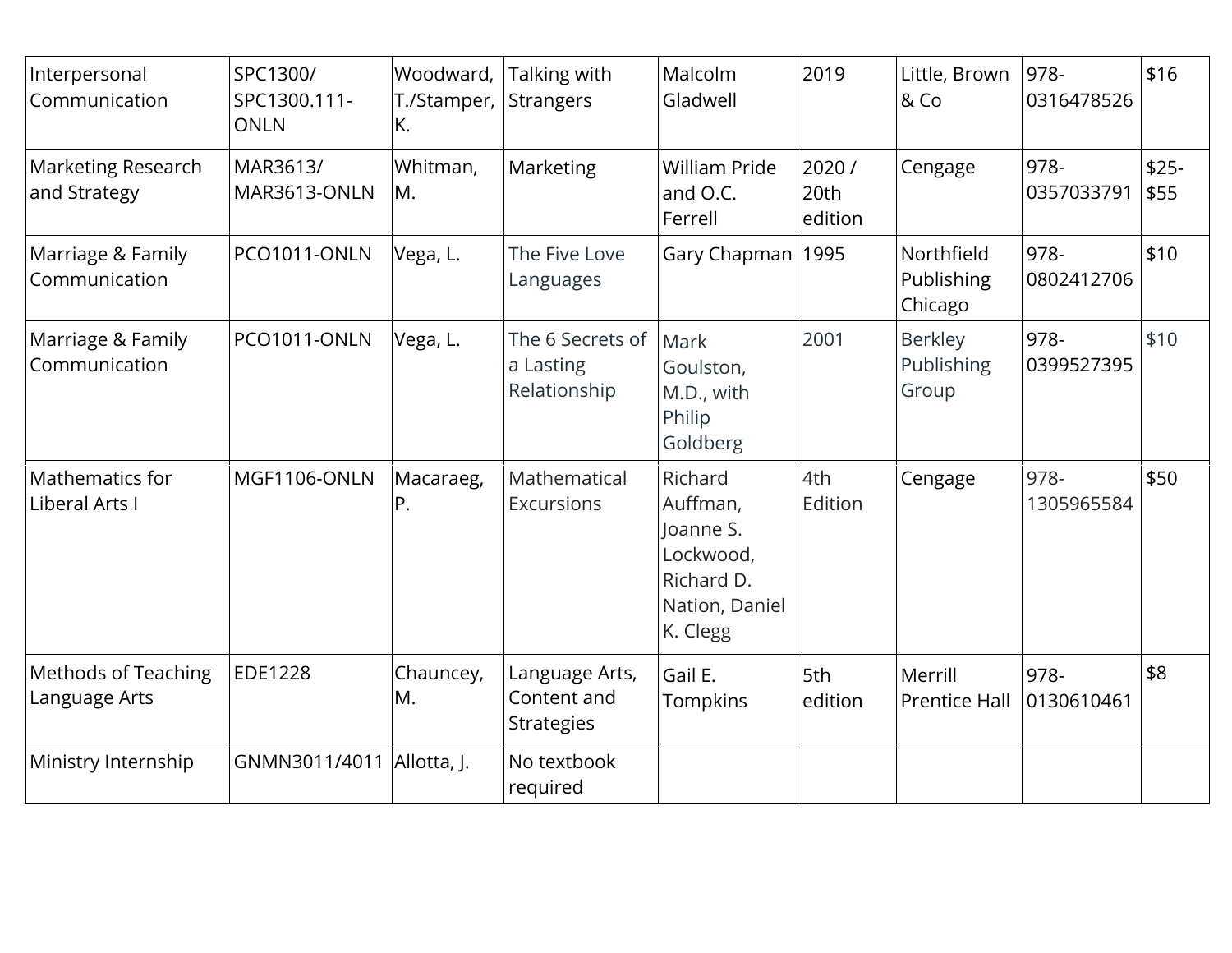| Modern British and<br>American Poetry                                   | LIT3032                    | Mallo, K.   | American<br>Literature Vol. 2                                                                 | Cain,<br>McDermott,<br>et al              | 2014, 2nd Pearson<br>edition | (check with<br>Dr. Mallo for<br>a free copy) | 978-<br>0134053363 | \$65 |
|-------------------------------------------------------------------------|----------------------------|-------------|-----------------------------------------------------------------------------------------------|-------------------------------------------|------------------------------|----------------------------------------------|--------------------|------|
| New Testament<br><b>History and Letters</b>                             | BIBL2321/<br>BIBL2321-ONLN | Miller, D.  | The Visual<br>Word:<br>Illustrated<br>Outlines of The<br><b>New Testament</b><br><b>Books</b> | Patrick<br>Schreiner                      | 2021                         | Moody                                        | 978-<br>0802419279 | \$15 |
| New Testament<br><b>History and Letters</b>                             | BIBL2321/<br>BIBL2321-ONLN | Miller, D.  | From Pentecost<br>to Patmos, 2nd<br>Edition                                                   | Craig<br>Blomberg and<br>Darlene Seal     | 2021, 2nd B&H<br>Edition     | Academics                                    | 978-<br>1535940412 | \$40 |
| Old Testament Poetry<br>and Prophecy                                    | BIBL1322/<br>BIBL1322-ONLN | Abell, A.   | Encountering<br>the Old<br>Testament: a<br>Christian survey                                   | Bill T Arnold,<br>Bryan Beyer             | 2018                         | <b>Baker</b>                                 | 978-<br>1493401918 | \$15 |
| Organizational<br>Communication:<br>Methods & Strategies<br>for Leaders | LDR2370/<br>LDR2370-ONLN   | Perkins, C. | Everyone<br>Communicates,<br>Few Connect                                                      | John C.<br>Maxwell                        | 2010                         | Thomas<br>Nelson                             | 978-<br>0785214250 | \$19 |
| Organizational<br>Communication:<br>Methods & Strategies<br>for Leaders | LDR2370/<br>LDR2370-ONLN   | Perkins, C. | <b>Business and</b><br>Professional<br>Communication:<br>Keys to<br>Workplace<br>Excellence   | Kelly<br>Quintanilla<br>and Shawn<br>Wahl | 4 <sup>th</sup> Edition Sage |                                              | 978-<br>1506369595 | \$25 |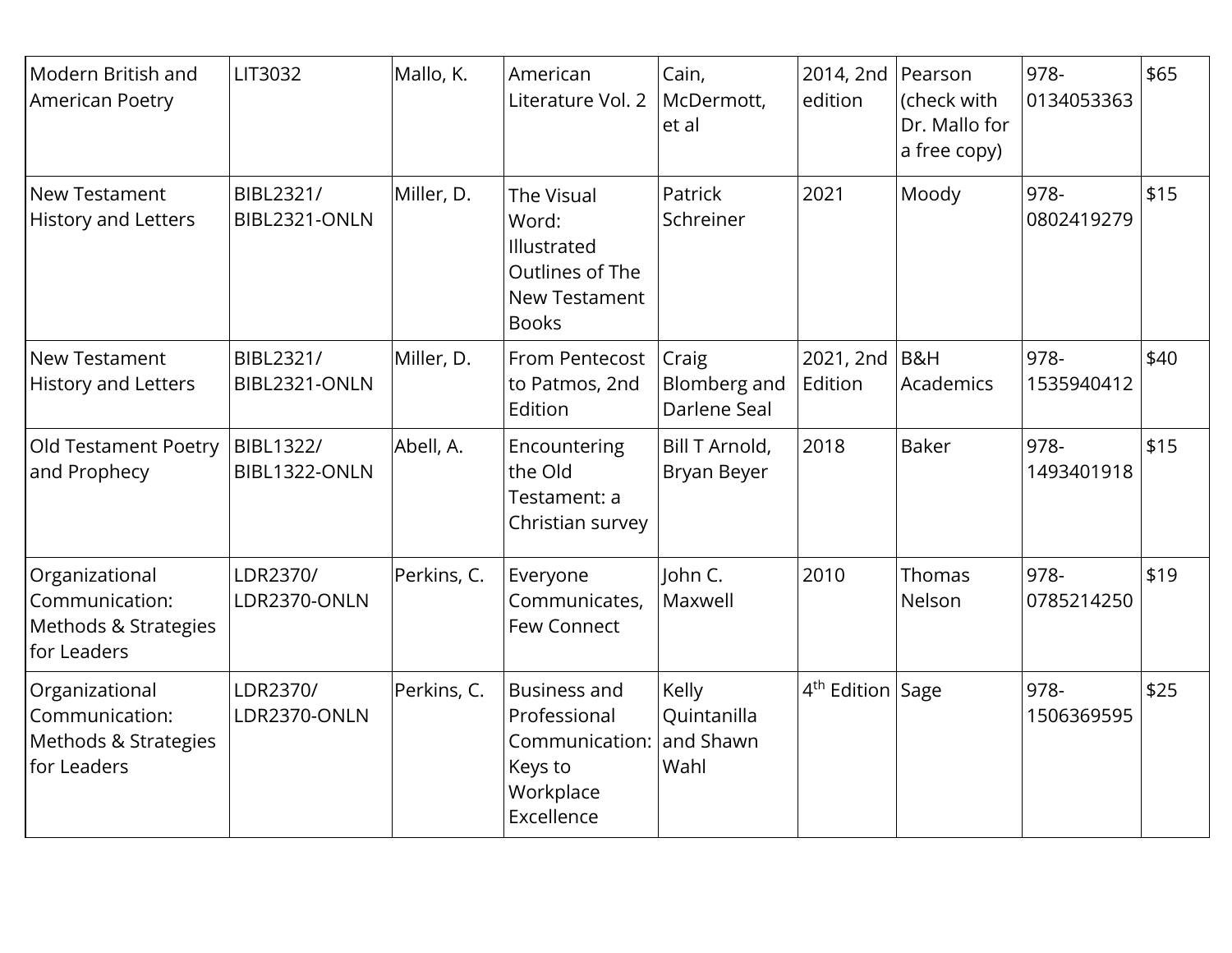| Organizational Theory                 | LDR4164.111-                | Perkins, C.     | Leaders Eat                                                         | Simon Sinek                           | 2017               | Portfolio/               | 978-               | \$14 |
|---------------------------------------|-----------------------------|-----------------|---------------------------------------------------------------------|---------------------------------------|--------------------|--------------------------|--------------------|------|
| and Behavior                          | <b>ONLN</b>                 |                 | Last: Why Some<br><b>Teams Pull</b><br>Together and<br>Others Don't |                                       |                    | Penguin                  | 1591848011         |      |
| Organizational Theory<br>and Behavior | LDR4164.111-<br><b>ONLN</b> | Perkins, C.     | Organizational<br>Behavior: A Skill-<br>building<br>Approach        | C. Neck,<br>J. Houghton,<br>E. Murray | 2nd<br>Edition     | Sage                     | 978-<br>1591848011 | \$33 |
| <b>Pastoral Methods</b>               | PAST4301                    | Allotta, J.     | Handbook of<br>Management<br>and<br>Administration                  | James D.<br><b>Berkley</b>            | 1997 or<br>later   | <b>Baker Books</b>       | 978-<br>0801068140 | \$20 |
| <b>Pastoral Methods</b>               | PAST4301                    | Allotta, J.     | Pastoral<br>Ministry: How to<br>Shepherd<br><b>Biblically</b>       | John<br>MacArthur                     | 2005<br>(or later) | Thomas<br>Nelson         | 978-<br>1418500061 | \$20 |
| <b>Pastoral Methods</b>               | PAST4301                    | Allotta, J.     | 9 Marks of a<br>Healthy Church                                      | Mark Dever                            | 2004<br>(or later) | Crossway<br><b>Books</b> | 978-<br>1433539985 | \$15 |
| Pastoral Methods<br>Practicum         | PAST4341                    | Allotta, J.     | No textbook<br>required                                             |                                       |                    |                          |                    |      |
| Philosophy of<br>Education            | <b>ELED1302</b>             | Chauncey,<br>M. | Steppingstones<br>to Curriculum                                     | Harro Van<br>Brummelenlen edition     | 2nd                | Purposeful<br>Design     | 978-<br>1583310236 | \$8  |
| Philosophy of<br>Education            | ELED1302                    | Chauncey,<br>M. | With All Due<br>Respect                                             | Ronald G.<br>Morrish                  | 2003               | Purposeful<br>Design     | 978-<br>1583310618 | \$8  |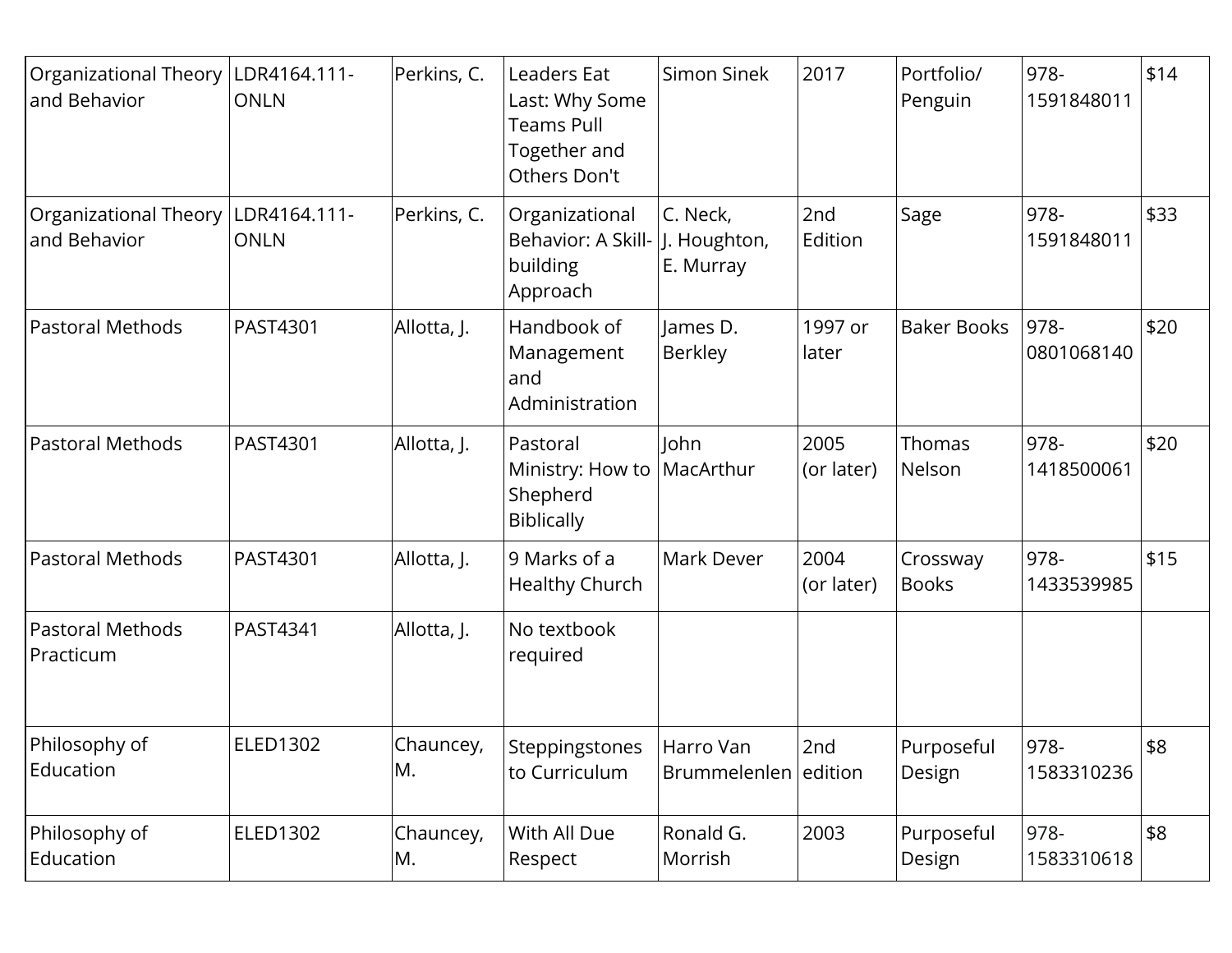| Philosophy of<br>Education                         | <b>ELED1302</b> | Chauncey,<br>M. | Culture Shock                                                                                                                        | Chip Ingram                 | 2014 | <b>Baker Books</b>                                                | 978-<br>0801017292 | \$8  |
|----------------------------------------------------|-----------------|-----------------|--------------------------------------------------------------------------------------------------------------------------------------|-----------------------------|------|-------------------------------------------------------------------|--------------------|------|
| Piano                                              | <b>MVK0000</b>  | Denham, C.      | No textbook<br>required                                                                                                              |                             |      |                                                                   |                    |      |
| <b>Practical Worship</b><br><b>Skills</b>          | <b>WORS0000</b> | Depoutot,<br>A. | No textbook<br>required                                                                                                              |                             |      |                                                                   |                    |      |
| Psychology Internship                              | PSYC4081/4082   | Rewald, L.      | The Ragamuffin<br>Gospel: Good<br>News for the<br>Bedraggled,<br>Beat-Up, and<br><b>Burnt Out</b>                                    | Brennan<br>Manning          | 2005 | Multnomah                                                         | 978-<br>1590525029 | \$15 |
| Psychology of Religion SOP4451<br>and Spirituality |                 | Rewald, L.      | Religion,<br>Spirituality, and<br>Positive                                                                                           | Thomas G.<br>Plante         | 2012 | Praeger<br>Publishing                                             | 978-<br>0313398452 | \$15 |
| Psychology of Religion SOP4451<br>and Spirituality |                 | Rewald, L.      | 50 Spiritual<br>Classics: Your<br>shortcut to the<br>most important<br>ideas on self-<br>discovery,<br>enlightenment,<br>and purpose | Thomas<br>Butler-<br>Bowdon | 2017 | <b>Nicholas</b><br><b>Brealey</b><br>Publishing                   | 978-<br>1473658387 | \$15 |
| Psychology of Religion SOP4451<br>and Spirituality |                 | Rewald, L.      | Coffee Shop<br>Conversations<br>Psychology and<br>the Bible: Live,<br>Lead and Love<br>Well                                          | Jed Jurchenko               | 2015 | CreateSpace<br>Independent   1507803011<br>Publishing<br>Platform | 978-               | \$15 |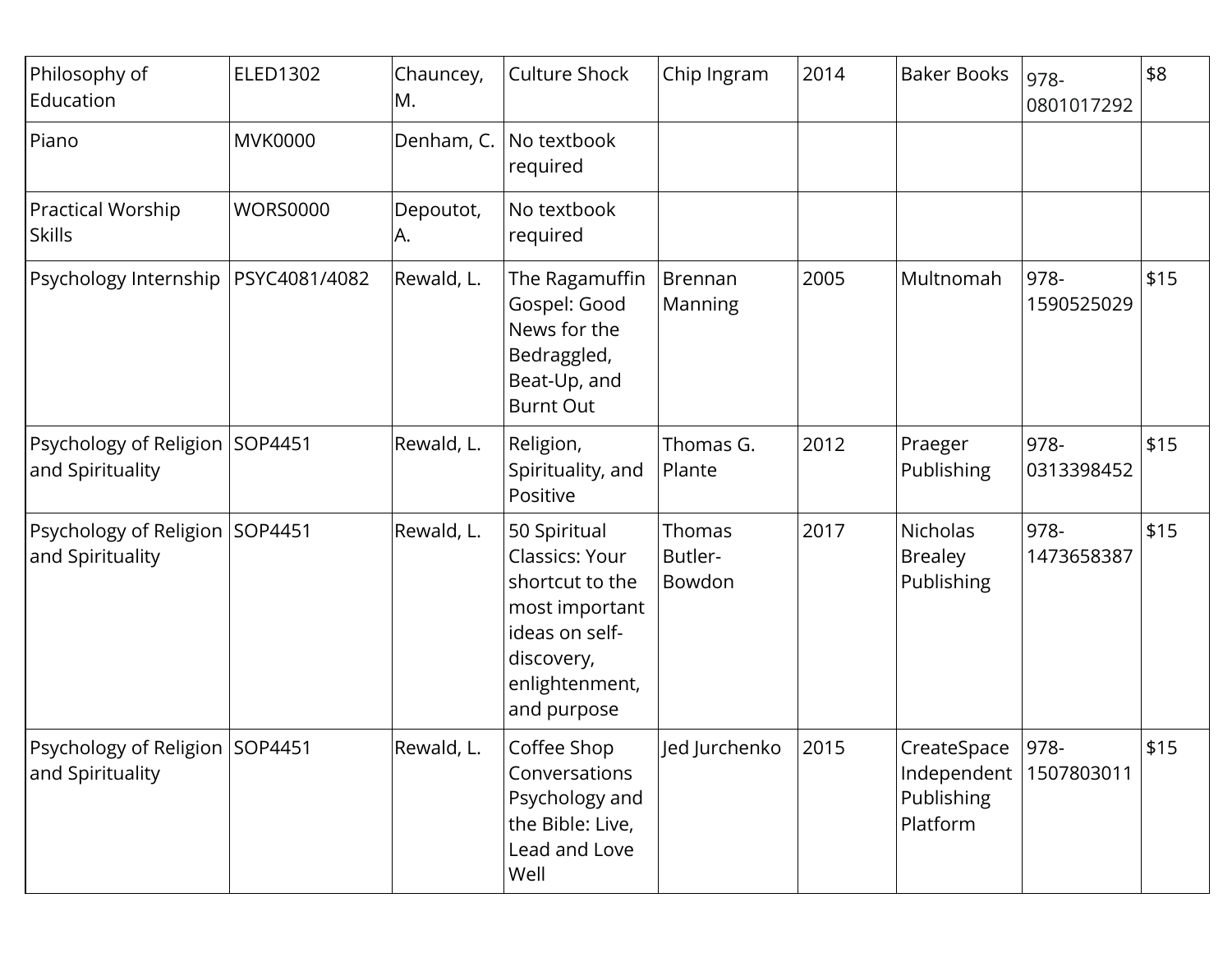| Psychology Seminar<br>(for psychology<br>majors only) | <b>PSYC4104</b>            | Rewald, L.  | No textbook<br>required                                                   |                                           |                                            |                                    |                                                                        |      |
|-------------------------------------------------------|----------------------------|-------------|---------------------------------------------------------------------------|-------------------------------------------|--------------------------------------------|------------------------------------|------------------------------------------------------------------------|------|
| Research Methods II*                                  | PSY3215-ONLN               | Rewald, L.  | Research<br>Methods: Core<br>Concepts and<br>Skills for<br>Psychology     | Paul C. Price                             | 2021                                       | Flatworld                          | https://stud<br>ents.flatworl<br>dknowledge<br>.com/course<br>/2597091 | \$40 |
| Romans                                                | BIBL4301/<br>BIBL4301-ONLN | Allotta, J. | Encountering<br>the Book of<br>Romans                                     | Douglas Moo                               | 2002<br>(or later)                         | <b>Baker Books</b>                 | 978-<br>0801025464                                                     | \$30 |
| Romans                                                | BIBL4301/<br>BIBL4301-ONLN | Allotta, J. | The Letter to the Douglas Moo<br>Romans                                   |                                           | 2018<br>(or later)                         | Eerdman's<br>Pub                   | 978-<br>0802871213                                                     | \$15 |
| Senior Research<br>Seminar                            | <b>GNMN4302</b>            | Mallo, K.   | Choosing &<br><b>Using Sources:</b><br>A Guide to<br>Academic<br>Research | Cheryl Lowry                              | 2016                                       | Open<br><b>Textbook</b><br>Library | https://open \$0<br>.umn.edu/o<br>pentextboo<br>ks/textbook<br>s/333   |      |
| Social Psychology                                     | SOP4004                    | Rewald, L.  | The Lord of the<br>Flies                                                  | William<br>Golding                        | 2013                                       | A & A<br>Publishers                | 978-<br>9381529614                                                     | \$11 |
| Social Psychology                                     | SOP4004                    | Rewald, L.  | Principles of<br>Social<br>Psychology                                     | Charles<br>Stangor                        | 2017                                       | Flatworld                          | 978-<br>1453384954                                                     | \$45 |
| Sports Administration                                 | SPB4703                    | Franks, D.  | Applied Sport<br>Management<br><b>Skills</b>                              | Robert N.<br>Lussier, David<br>C. Kimball | Second<br>edition<br>(October<br>21, 2013) | Human<br>Kinetics                  | 978-<br>1450434157                                                     | \$30 |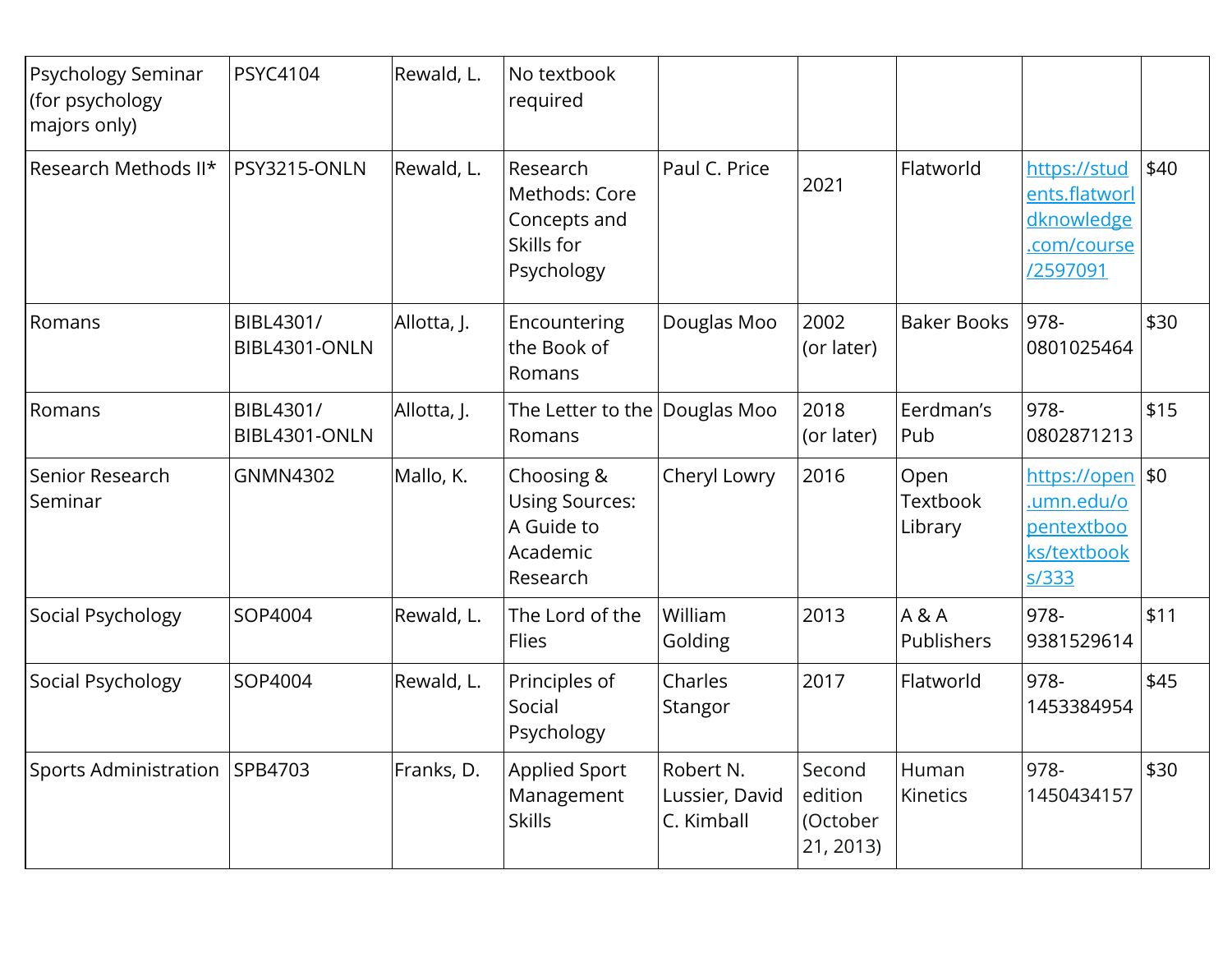| Statistics                         | STA2026-ONLN                                 | Macaraeg,<br>P.   | Introduction to<br>Probability and<br><b>Statistics</b>                                | William<br>Mendenhall,<br>Robert J.<br>Beaver,<br>Barbara M.<br><b>Beaver</b> | 15 <sup>th</sup><br>Edition         | Cengage                                      | 978-<br>1337554428 | \$130 |
|------------------------------------|----------------------------------------------|-------------------|----------------------------------------------------------------------------------------|-------------------------------------------------------------------------------|-------------------------------------|----------------------------------------------|--------------------|-------|
| <b>Stress Management</b>           | COUN3332/<br><b>COUN3332-</b><br><b>ONLN</b> | Rewald, L.        | Wreck this<br>lournal                                                                  | Keri Smith                                                                    | 2017                                | Penguin<br><b>Books</b>                      | 978-<br>0143131663 | \$10  |
| <b>Stress Management</b>           | COUN3332/<br>COUN3332-<br><b>ONLN</b>        | Rewald, L.        | The Anatomy of Norman<br>an Illness                                                    | Cousins                                                                       | 2005                                | W. W. Norton 978-<br>& Company<br>Publishing | 0393326840         | \$15  |
| <b>Stress Management</b>           | COUN3332/<br><b>COUN3332-</b><br><b>ONLN</b> | Rewald, L.        | Comprehensive<br><b>Stress</b><br>Management                                           | lerrold S.<br>Greenberg                                                       | 2013                                | McGraw-Hill                                  | 978-<br>0073529721 | \$45  |
| <b>Student Teaching</b><br>Program | <b>ELED4092</b>                              | Chauncey,<br>M.   | No textbook<br>required                                                                |                                                                               |                                     |                                              |                    |       |
| Systematic Theology II             | <b>THEO3302</b>                              | Bargerhuff,<br>E. | The Holy Spirit                                                                        | Charles Ryrie                                                                 | 1997,<br>Revised<br>and<br>Expanded | Moody                                        | 978-<br>0802435781 | \$6   |
| Systematic Theology II             | <b>THEO3302</b>                              | Bargerhuff,<br>E. | The Man Christ<br>Jesus:<br>Theological<br>Reflections on<br>the Humanity of<br>Christ | <b>Bruce Ware</b>                                                             | 2012                                | Crossway                                     | 978-<br>1433513053 | \$5   |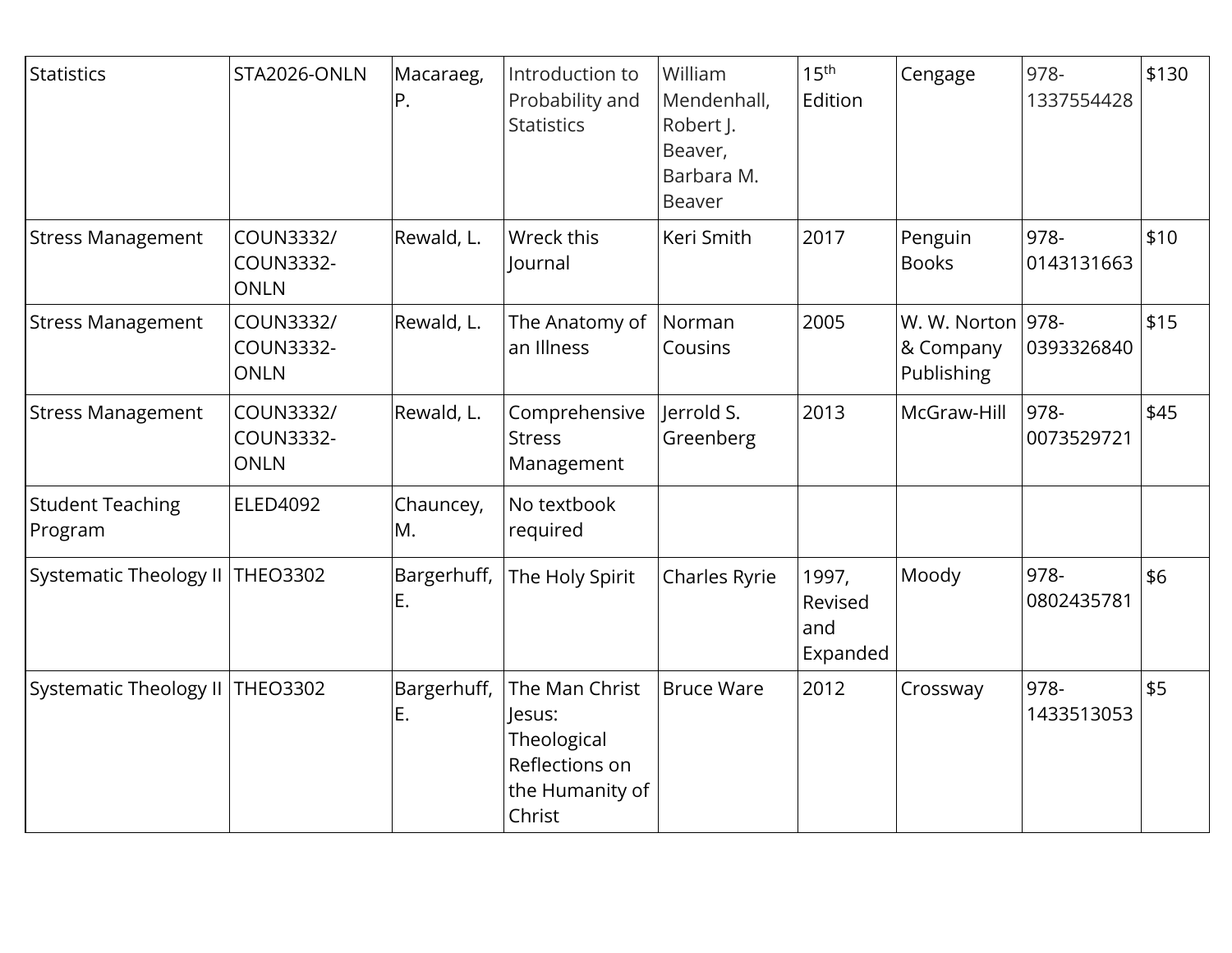| Systematic Theology II   THEO3302                   |                 | Bargerhuff,<br>E. | Systematic<br>Theology,<br><b>Second Edition:</b><br>An Introduction<br>to Biblical<br>Doctrine | Wayne<br>Grudem                            | 2020, 2nd<br>Edition                | Zondervan<br>Academic | 978-<br>0310517979 | \$45 |
|-----------------------------------------------------|-----------------|-------------------|-------------------------------------------------------------------------------------------------|--------------------------------------------|-------------------------------------|-----------------------|--------------------|------|
| Systematic Theology II   THEO3302-ONLN   Miller, D. |                 |                   | The Man Christ<br>Jesus:<br>Theological<br>Reflections on<br>the Humanity of<br>Christ          | <b>Bruce Ware</b>                          | 2012                                | Crossway              | 978-<br>1433513053 | \$5  |
| Systematic Theology II   THEO3302-ONLN   Miller, D. |                 |                   | Systematic<br>Theology,<br>Second Edition:<br>An Introduction<br>to Biblical<br>Doctrine        | Wayne<br>Grudem                            | 2020, 2nd<br>Edition                | Zondervan             | 978-<br>0310517979 | \$45 |
| Systematic Theology II   THEO3302-ONLN   Miller, D. |                 |                   | The Holy Spirit                                                                                 | Charles Ryrie                              | 1997,<br>Revised<br>and<br>Expanded | Moody                 | 978-<br>0802435781 | \$6  |
| Systematic Theology<br>IV                           | <b>THEO4331</b> | Bargerhuff,<br>E. | <b>Biblical</b><br>Doctrine: A<br>Systematic<br>Summary of<br><b>Bible Truth</b>                | John<br>MacArthur Jr;<br>Richard<br>Mayhue | 2017                                | Crossway              | 978-<br>1433545917 | \$35 |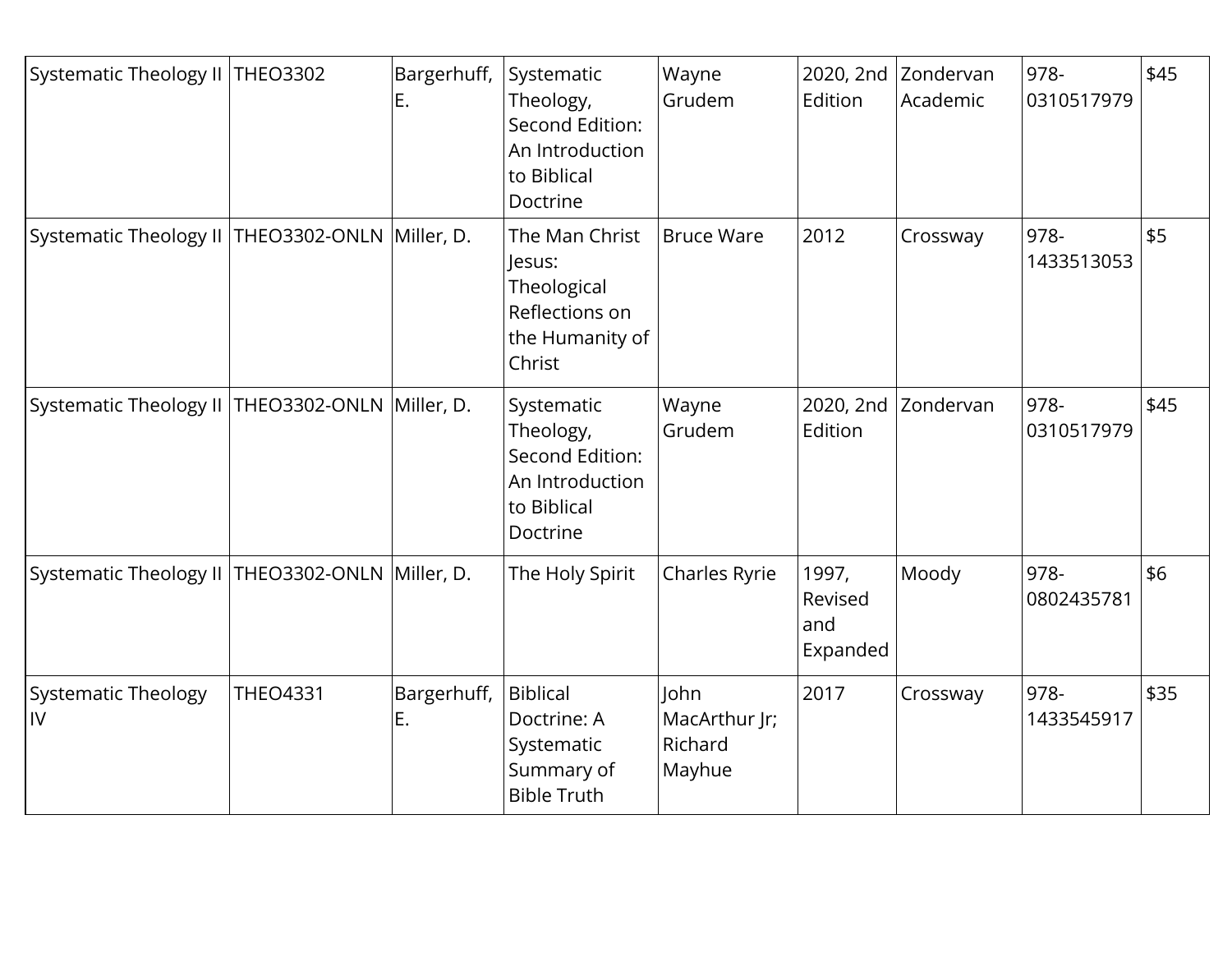| <b>Systematic Theology</b><br>IV             | <b>THEO4331</b>                         | Bargerhuff,<br>Ε. | The Moody<br>Handbook of<br>Theology<br>(Revised and<br>Expanded)                        | Paul Enns                                  | 2014                                | Moody               | 978-<br>0802411983 | \$25 |
|----------------------------------------------|-----------------------------------------|-------------------|------------------------------------------------------------------------------------------|--------------------------------------------|-------------------------------------|---------------------|--------------------|------|
| <b>Systematic Theology</b><br>IV             | THEO4331-ONLN Miller, D.                |                   | <b>Biblical</b><br>Doctrine: A<br>Systematic<br>Summary of<br><b>Bible Truth</b>         | John<br>MacArthur Jr;<br>Richard<br>Mayhue | 2017                                | Crossway            | 978-<br>1433545917 | \$35 |
| <b>Systematic Theology</b><br>IV             | THEO4331-ONLN Miller, D.                |                   | The Moody<br>Handbook of<br>Theology<br>(Revised and<br>Expanded)                        | Paul Enns                                  | 2014                                | Moody               | 978-<br>0802411983 | \$25 |
| <b>Systematic Theology</b><br>IV             | THEO4331-ONLN Miller, D.                |                   | Systematic<br>Theology,<br>Second Edition:<br>An Introduction<br>to Biblical<br>Doctrine | Wayne<br>Grudem                            | Edition                             | 2020, 2nd Zondervan | 978-<br>0310517979 | \$45 |
| Teaching Children's<br>Literature            | EDE4228                                 | Chauncey,<br>M.   | Children's<br>Literature, An<br>Invitation to the<br>World                               | Diana Mitchell                             | 2003                                | A and B             | 978-<br>0321049155 | \$10 |
| Team Dynamics &<br>Leading Diverse<br>Groups | LDR3363/<br>LDR3363.111-<br><b>ONLN</b> | Perkins, C.       | Group Dynamics   Daniel Levy<br>for Teams                                                | and David<br>Askey                         | 6 <sup>th</sup><br>Edition/<br>2021 | Sage                | 978-<br>1544309699 | \$70 |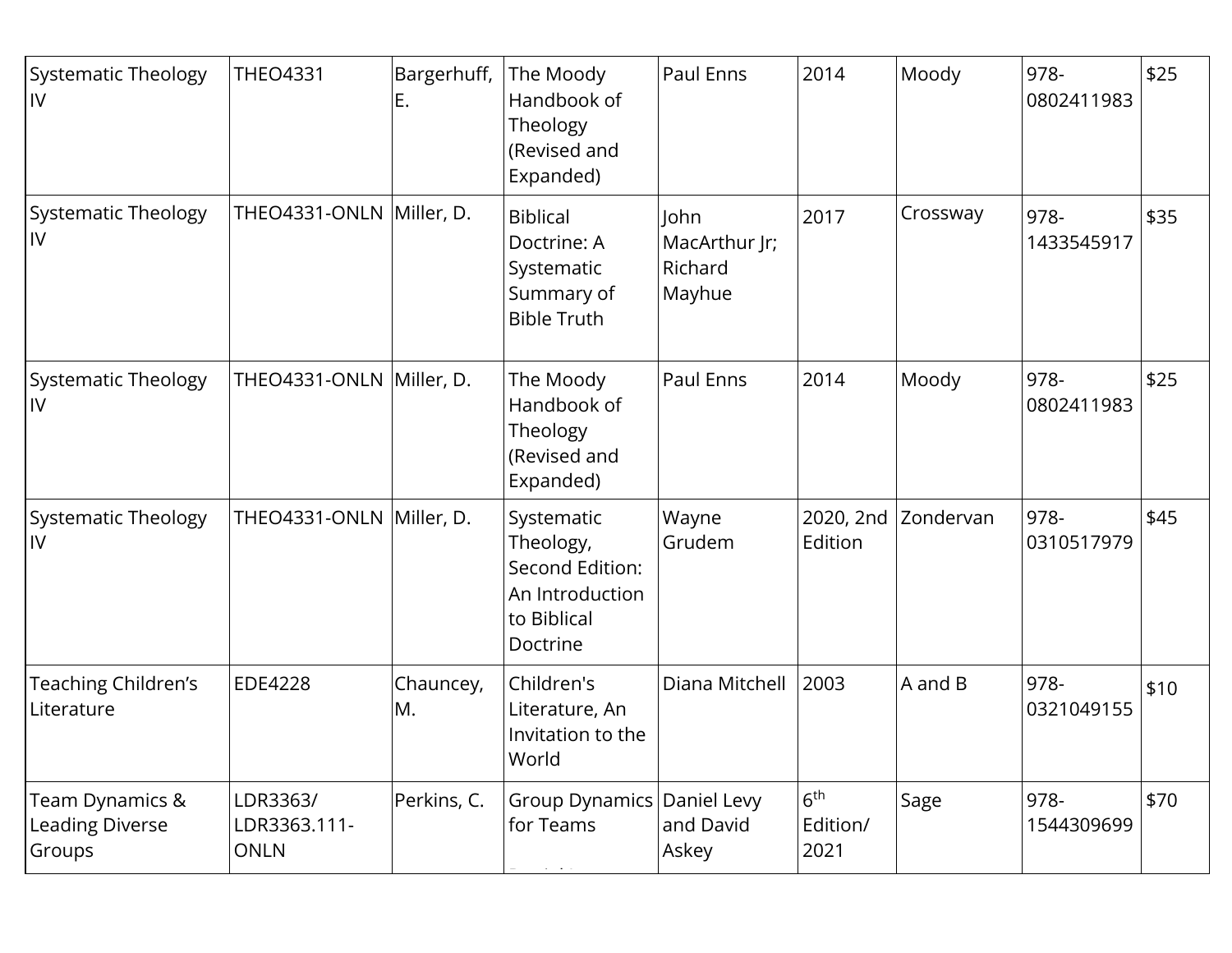| Team Dynamics &<br><b>Leading Diverse</b><br>Groups | LDR3363/<br>LDR3363.111-<br><b>ONLN</b> | Perkins, C.      | The Five<br>Dysfunctions of<br>a Team: A<br>Leadership<br>Fable                   | Patrick<br>Lencioni        | 2002                                                                               | Jossey-Bass                                          | 978-<br>0787960759 | \$18 |
|-----------------------------------------------------|-----------------------------------------|------------------|-----------------------------------------------------------------------------------|----------------------------|------------------------------------------------------------------------------------|------------------------------------------------------|--------------------|------|
| Team Dynamics &<br><b>Leading Diverse</b><br>Groups | LDR3363/<br>LDR3363.111-<br><b>ONLN</b> | Perkins, C.      | <b>Great Teams</b>                                                                | Don Yaeger                 | 2016                                                                               | W Publishing                                         | 978-<br>0718077624 | \$17 |
| Theology of<br>Sanctification                       | <b>THEO3332</b>                         | Woodward,<br>Τ.  | Conformed to<br>His Image                                                         | Kenneth Boa                | Preferably:<br><b>REVISED</b><br>Edition; 1 <sup>st</sup><br>Edition<br>acceptable | Zondervan<br>Academic                                | 978-<br>0310109822 | \$26 |
| Theories of<br>Personality                          | PPE3003/<br>PPE3003-ONLN                | Rewald, L.       | Personality<br>Theories:<br>Journeys into<br>Self: An<br>Experiential<br>Workbook | Willard B. Frick           | 2 <sub>nd</sub><br>Edition                                                         | <b>Teachers</b><br><b>College Press</b>              | 978-<br>0807730881 | \$27 |
| Theories of<br>Personality                          | PPE3003/<br>PPE3003-ONLN                | Rewald, L.       | Personality<br>Theories: From<br>Freud to Frankl                                  | George C.<br><b>Boeree</b> | 2017                                                                               | CreateSpace<br>Independent<br>Publishing<br>Platform | 978-<br>1979563109 | \$16 |
| <b>United States History</b><br>Since 1865          | AMH1020-ONLN                            | Lashbrook,<br>M. | Give Me Liberty!   Eric Foner                                                     |                            | 2020/<br>Seagull<br>$6th$ Ed.<br>Vol. 2                                            | Norton                                               | 978-<br>0393428742 | \$35 |